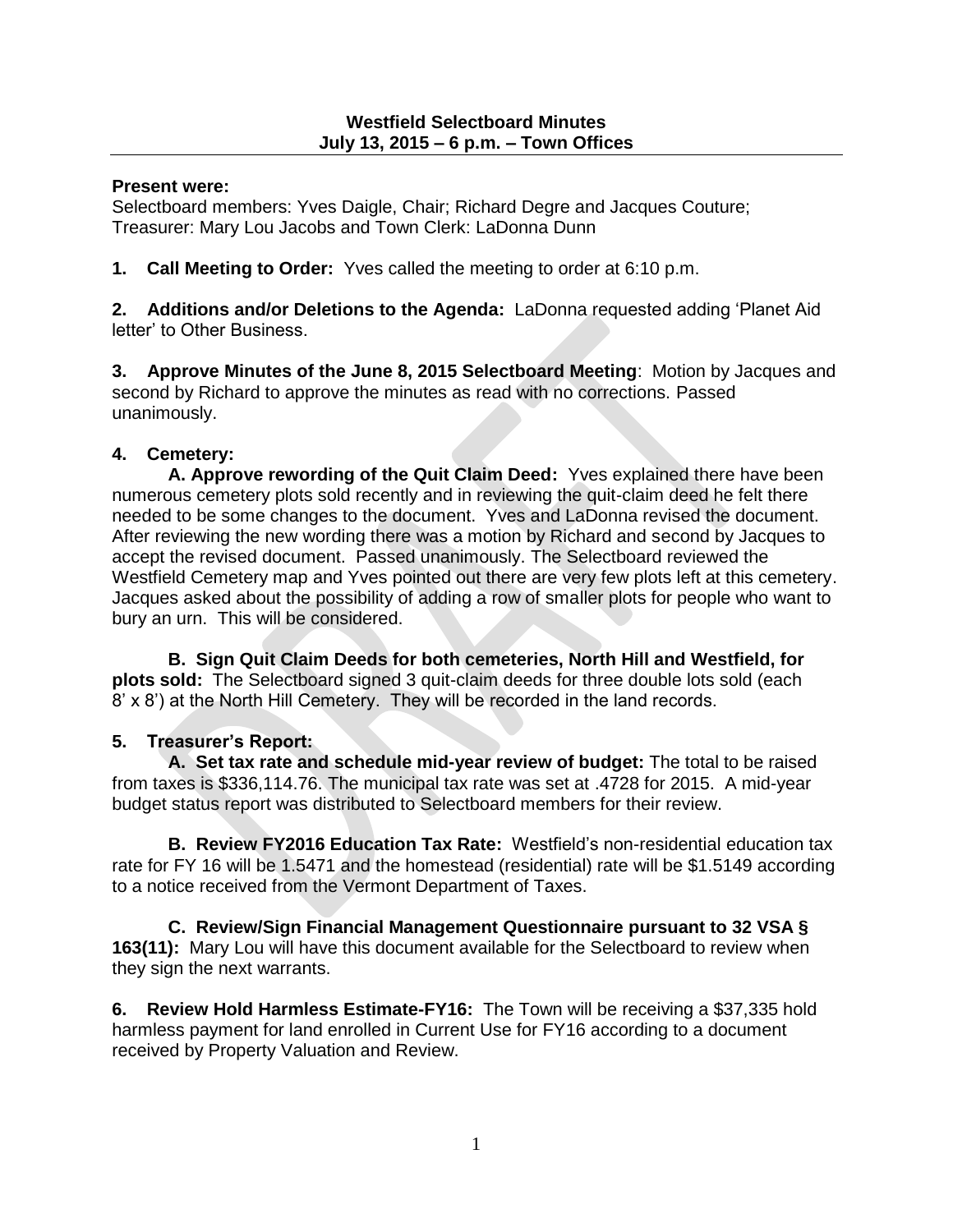**7. Review Estimate PILOT on State Owned Property FY16:** The estimated Payment-In-Lieu-Of-Taxes (PILOT) payment on the State owned property (three state garage buildings) for FY16 will be \$1,687.

**8. Sheriff's Report for May 2015:** There were \$631 in fines with 16 patrol hours in May and no fines with 20 patrol hours in June.

**A. Review 35 mph signs for North Hill Rd.:** Yves will speak with Larry Kennison about the missing speed limit signs on North Hill Road. The Sheriff's Department can't enforce speeding without proper speed limit signage in place.

### **9. Library:**

**A. Policy for removal of museum items and books:** LaDonna asked the Selectboard for clarification on how and when museum items may be removed from the Library. Yves also mentioned how to decide which books should be discarded. The Selectboard was in agreement that if the Librarian and/or community members felt items should be removed from the Library it should be brought before the Selectboard. The Selectboard asked LaDonna to draft a policy statement for their consideration at the next meeting.

**B. Equipment-printers/phone/copier:** LaDonna & Scott have worked in the Library computer lab to get the computer printers working. All three seem to have a print head error message. The large photocopier in the back storage room needs a new drum. LaDonna's recommendation is to purchase a new 3-in-one printer and have only one printer at the Library. The Selectboard felt this was reasonable but would like to see a 3-in-one printer that uses only black ink rather than color to cut down on ink cartridge costs. LaDonna will investigate pricing/equipment options. A new handheld phone was purchased and installed so the Librarian now has a phone available at the desk.

**C. Review ramp quotes:** The Selectboard reviewed the ramp quotes and map for the new handicap accessible ramp at the library. Motion by Jacques and second by Richard to hire Roger Gosselin to do the work for the quoted prices of \$8,900 (excavating work) and the \$11,100 (concrete work) and to talk to John Hamelin about a quote for the galvanized pipe handrails. Passed unanimously. The paving will be done next year.

**10. Decision on Town Garage floor drain:** LaDonna reported she has been in contact with the Agency of Natural Resources (ANR) to get information about what we need to do about the floor drain at the Town Garage. The Selectboard will confirm that the drain daylights. ANR is updating their 2009 "Practice Regarding Discharges to Floor Drains Receiving Snow Melt and Limited Vehicle Wash Water" and will be emailing it to us. The Town of Jay has a similar set up at their garage. The Selectboard may visit them and look at their state approved system. We have until May 7, 2016 to resolve this.

**11. Update on Recycling Act 148:** Yves reported that recycling has been very busy with about 20 new recycling customers the past few weeks. He mentioned that some customers have been giving him monetary tips which he has always put into the town money bag. Recently some customers have asked him where the tip money is going because they feel it should go directly to Yves. Jacques and Richard were in agreement that any tip money belongs to Yves.